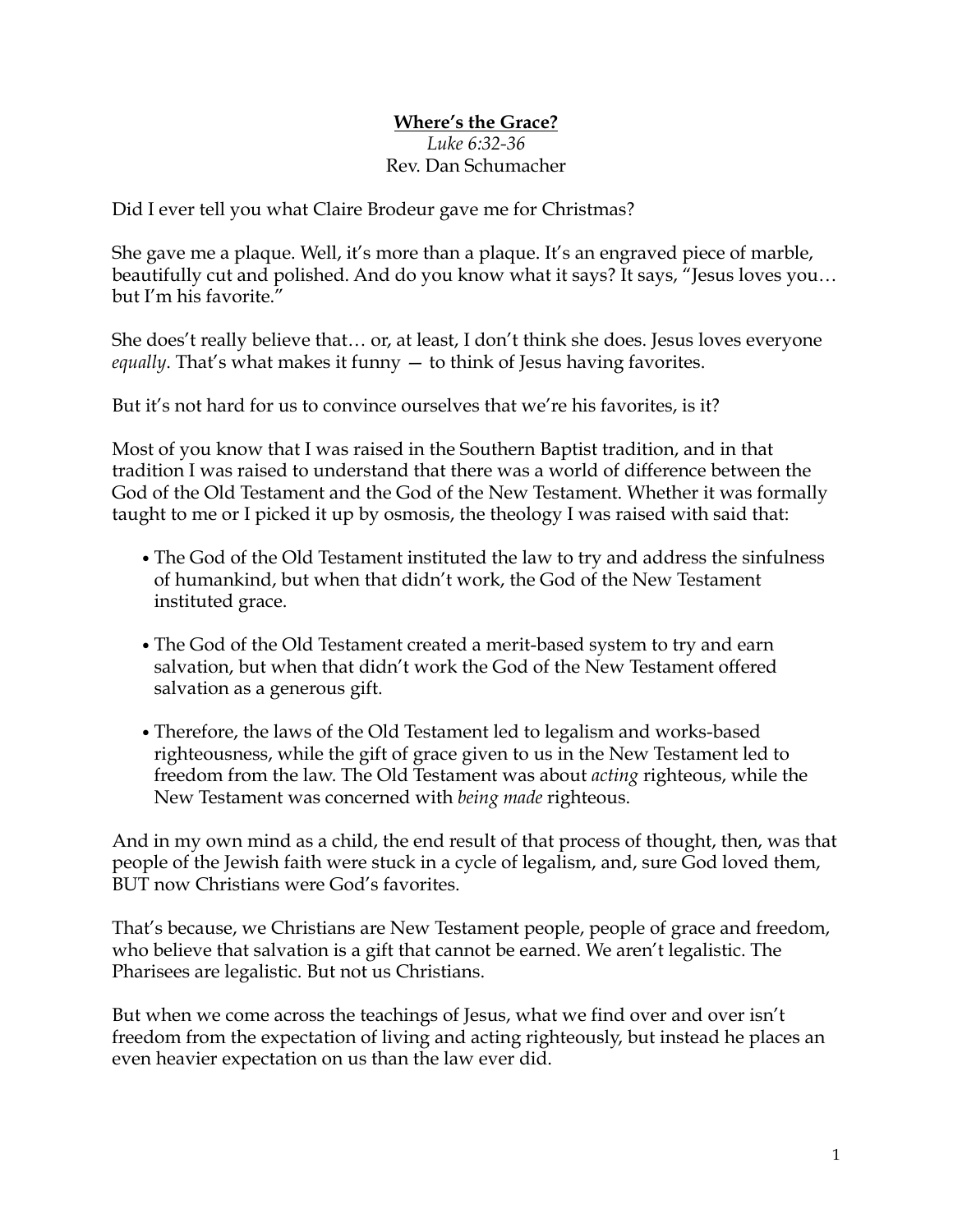Love your friends? No. "Love your *enemies*." Do good to those who do good to you? No. "Do good to those who *hate* you." Bless those who bless you? No. "Bless those who curse you."

Do you see what I mean? Jesus doesn't let us settle for the bare minimum of the law. He raises the bar, not lowers it. He expects more than the Old Testament, not less. Is this freedom from slavery to the law or an even heavier bondage than before? Where's the freedom, Jesus? Where's the grace, Jesus?

I've been a Christian a long time now. It my surprise to hear that I've devoted most of my life to being a Christian. I went to camps and retreats as a youth. I took classes on how to share my faith. In college I went on three mission trips a year and even led praise and worship for my Baptist campus. I went to school to become a professional Christian — and you hired me.

Do you want to know how good I am at loving my enemies? Or turning the other cheek? The answer is: not very good.

Why does Jesus place such a heavy burden on us?

He says, "Look. What good is it to love only those who love you? Even sinners do that. What good is it to do good to only those who do good to you? Even sinners do that. You're not a sinner, are you? Now, you have to act right. You can't just keep on acting like those sinners. There's a higher list of demands for you. You have to do more, not less now that you're a Christian."

In essence, he says, what's the difference between us and everyone else if we only love in the same ways that everyone else loves.

He has a point. Most of us aren't even that good at loving the people we love the most.

Last Sunday, I was at Safeway buying snacks for the Super Bowl, and as I walked out, I looked over at the self-checkout line and saw a gaggle of 40- to 60-something year old men who had raided the Valentine's Day section of the store. They stood in line at the checkout holding heart-shaped boxes of chocolates and pre-packaged red roses wrapped in clear plastic and big, pink cards with the word "love" emblazoned across the top.

And I thought to myself as I walked by them how cheap and superficial and shallow that expression of love seemed to me. They couldn't even be bothered to hand write a love letter to their valentine or go to real florist. No, they bought pre-packaged love, conveniently placed right be the doors. Didn't even have to hunt through the store for them. (Can you hear the self-righteous indignation in my tone?)

Then on Monday night — Valentine's night— do you know what I brought home to my high school sweetheart, my soulmate, my best friend and wife of nearly 20 years? A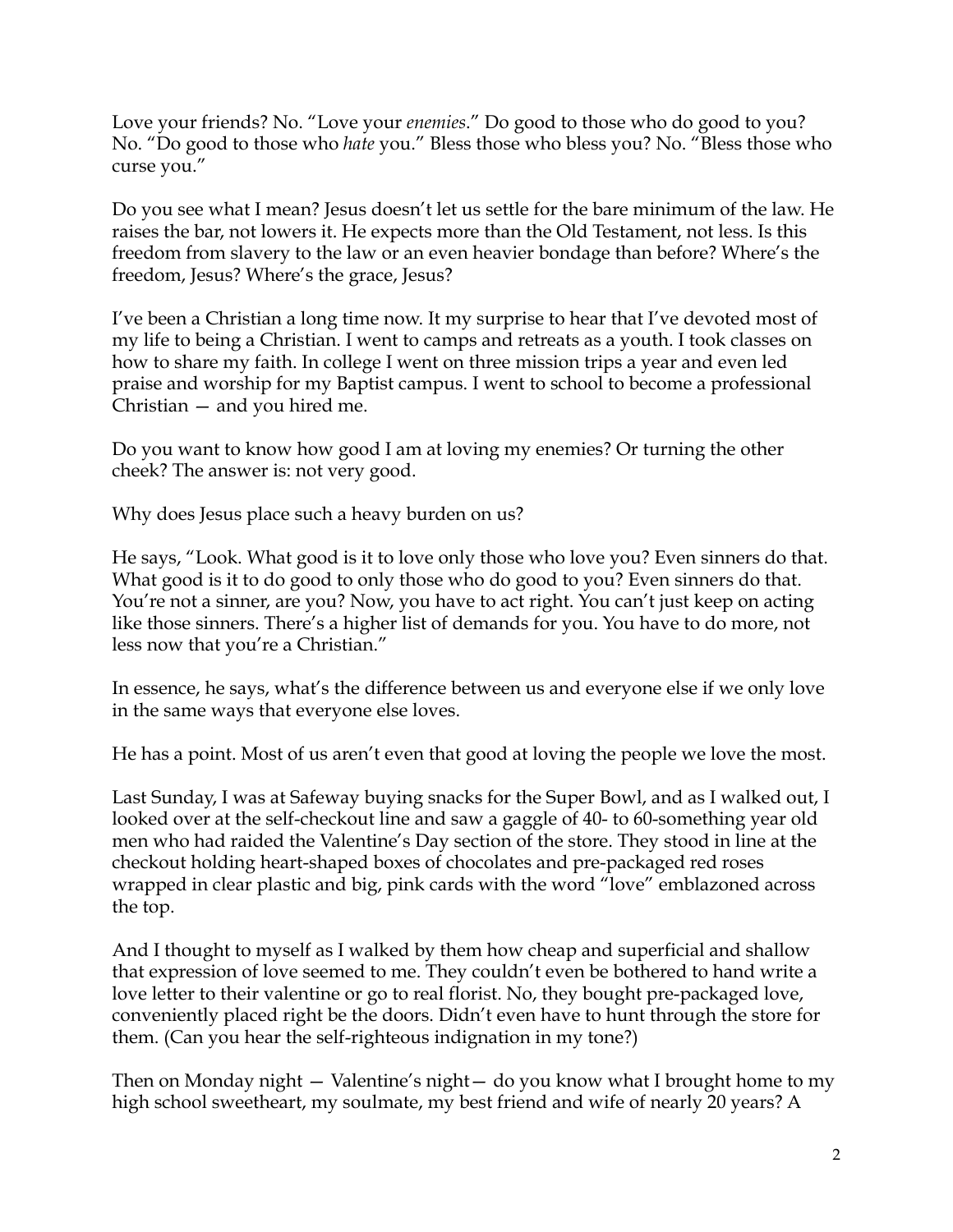leftover cupcake from our Executive Council meeting… that I transported home in a disposable coffee cup. How romantic, right? Thank God for DeeDee Dockum and those cupcakes she sent with James, or I would have walked in the door empty-handed. I didn't even go out of my way to buy a cheap heart-shaped box of chocolates.

Sometimes we don't even do a good job of loving those who love us. So it's nothing to balk at when Jesus raises the bar higher for his followers:

"If you love those who love you, what credit is that to you? For even sinners love those who love them. If you do good to those who do good to you, what credit is that to you? For even sinners do the same. If you lend to those from whom you hope to receive, what credit is that to you? Even sinners lend to sinners to receive as much again" (Luke 6:32-34).

I don't know about you, but my problem isn't a lack of trying, but a lack of succeeding.

Did you know that one of the most regularly recurring words for "sin" in the Old Testament is tied to the practice of archery and simply means "falling short?" It does not mean intentionally trying to do the wrong thing or acting out of malice or evil, but carries the image of an archer taking aim at the target, with the full intent of hitting the bull's eye, but the arrow "falling short" and missing the target.

It seems to me that so often our sinfulness is like that. We intend to do the right thing. We set our sights on the goal — we *will* love even those who don't love us, we *will* do good even for those who don't do good to us, we *will* lend without expecting anything in return — and yet, we fall short.

There's a *Calvin and Hobbes* comic strip from years ago. Calvin and Hobbes are working on a snow sculpture entitled "The Spirit of Compromise." Each of them is building a snowman and having them reach across the "dividing line" to shake hands.

Calvin exults, "This will be inspirational. People will weep to see two snowmen overcoming their differences and cooperating."

Hobbes says, "Make your snowman's arm longer. His hand won't reach my snowman's hand"

Calvin replies, "Why should I make a new arm? Just make yours longer."

Hobbes counters, "Then it will look like my snowman had to reach farther than yours did. They should be equal."

"Then build your snowman closer."

"I'm not going to start all over. Just make your arm longer."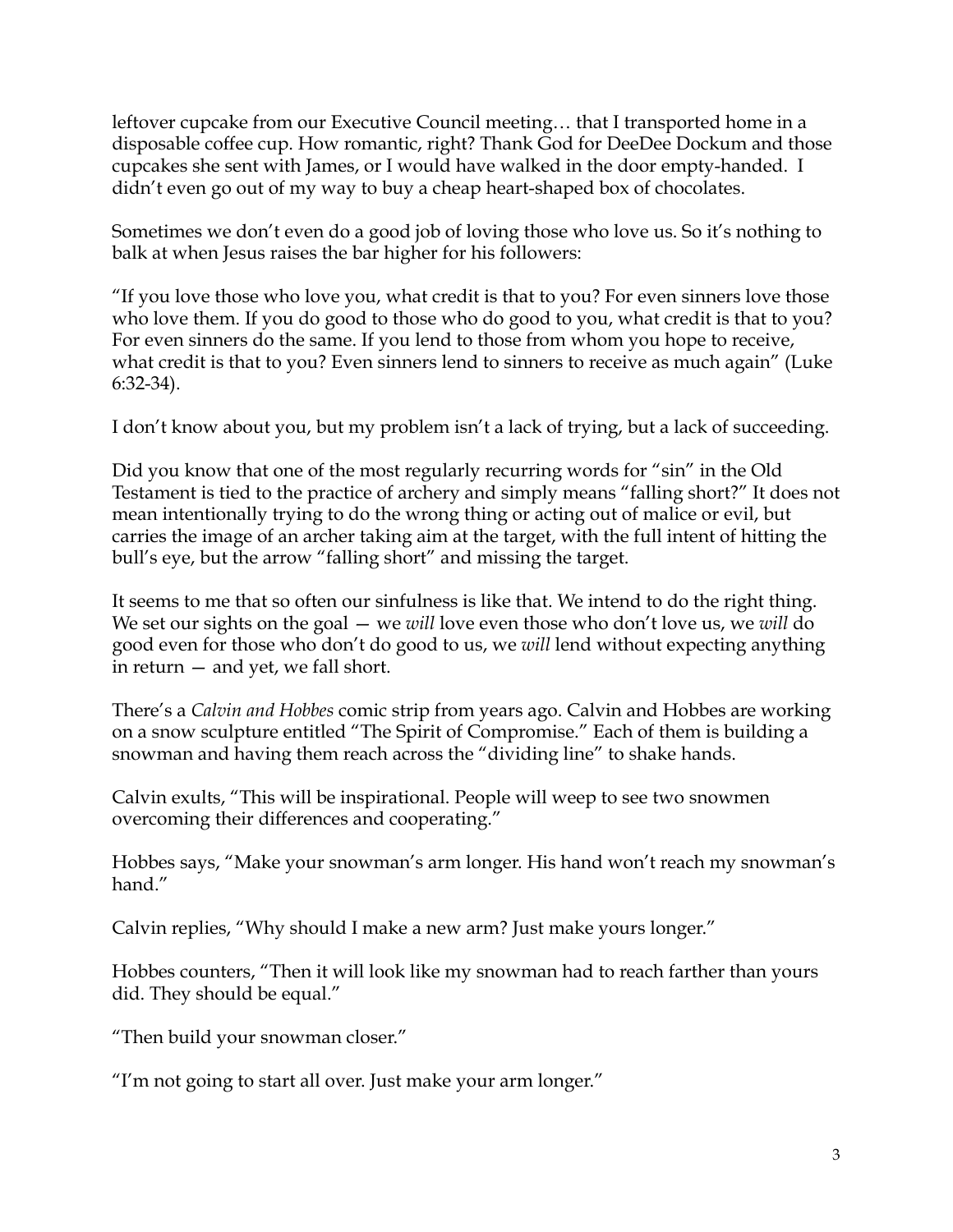"I refuse. You can't tell me what to do."

"In that case, my snowman refuses to shake hands with your snowman."

"So what!" My snowman won't even talk to yours. I'm turning his head the other way."

"While he's looking over there, my snowman will kick your snowman in his big, white rear end."

"Oh, yeah, well mine knocks your snowman's head off."

"Fine, my snowman feeds your snowman his own nose."

They tear into each other and before you know it, they're both splayed out on the ground and in the fight have destroyed both snowman. From his back, Hobbes says, "I don't think this sculpture is very good." Calvin replies, "It's a compromise…"

So often we start out with good, well-meaning intentions of following the teachings of Jesus, but before long we realize how hard they are and we decide to compromise.

And why wouldn't we? Can we really live into the ethic he set for us? Love our enemies? Do good to those who hate us? Who is capable of that? I know I'm not. Try as I might, I keep falling short.

But where I fall short, God does not.

The people who have attended here through the years know that every once in a while I throw out a Greek word to remind them that I know more than they do. The New Testament was written in Greek and in the the question repeated three times by Jesus, "what credit is that to you?" the word translated as "credit" is the word which everywhere else is translated "grace."

What *grace* is that? Grace. Not credit — as if you were earning golden stars on a the good behavior chart. *Grace*. It ought to read:

"If you love those who love you, where's the *grace*? If you do good to those who do good to you, where's the *grace*? If you lend to those who lend to you, where's the *grace*? There is no grace."

This is Jesus' point. This is the principle: we are to be gracious as God is gracious. The final work of grace in anyone's life is to make a person gracious. God is kind to the ungrateful and to the wicked. Be gracious like your Father is gracious.

This past week, I read a story in the news about a Catholic Priest in Arizona. Maybe you read it, too. The story goes like this: for several decades the Priest, Rev. Andres Arango, who had served a local parish – preaching and teaching scripture, performing the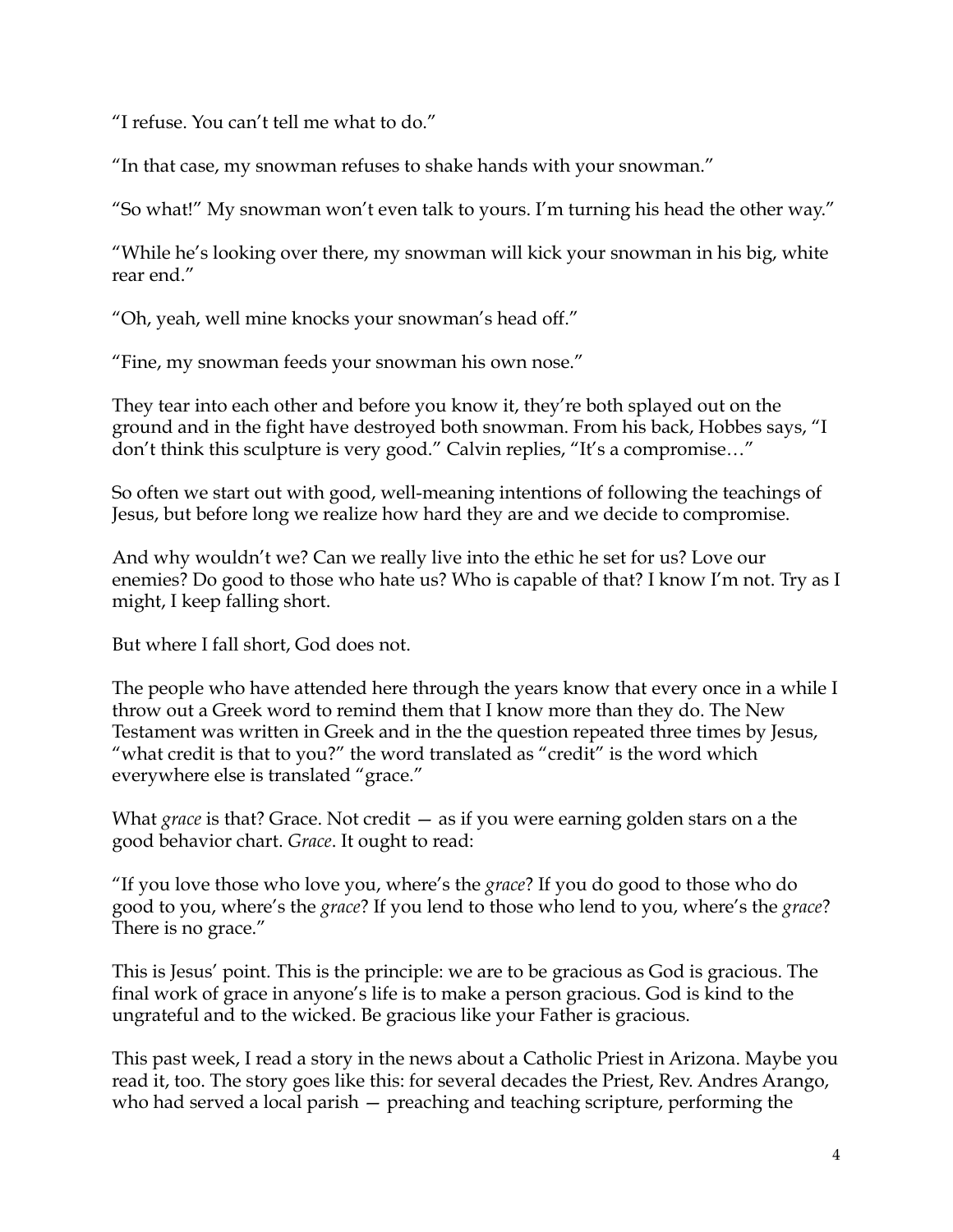sacraments, ministering to the ill and lonely, caring for those in need — resigned after he was found to have performed baptisms incorrectly throughout his career, rendering the rite invalid for thousands of people in the Diocese's eyes.

What did he do so wrong, so incorrectly that his baptisms have been ruled invalid and he felt inclined to resign his post?

He used one wrong word.

During baptisms in both English and Spanish, Arango used the phrase "*we* baptize you in the name of the Father and of the Son and of the Holy Spirit." He should have said, "*I* baptize…" the diocese explained.

"It's not the community that baptizes a person and incorporates them into the Church of Christ; rather, it is Christ, and Christ alone, who presides at all sacraments; therefore it is Christ who baptizes," it said. In Roman Catholic polity the priest stands in Christ's stead, and so Father Arango, should have said *I* and not *we*.

Thus the diocese has declared: "If you were baptized using the wrong words, that means your baptism is invalid, and you are not baptized" (Rachel Treisman, "An Arizona priest used one wrong word in baptisms for decades. They're all invalid," *NPR*, Feb. 15, 2022).

But we Christians aren't legalistic, are we? Let me ask you, where's the grace?

Never mind commitment to Christ that can surely be evidenced in the lives of those baptized… and never mind the years of faithful ministry and service on the part of Father Arango, one wrong word has invalidated all of their baptisms and his entire ministry. Where's the grace?

Our God is bigger than one wrong word.

We're so quick to say that the God of the Old Testament is a God of vengeance and anger and punishment and judgment. But maybe those interpretations say a whole lot more about us than they do about God. For example, what part of the story of Jacob screams somebody getting from God what they deserve?

Remember the story of Jacob's theophany, his dream of angels on a stairway to heaven? Here's a man who had just deceived his father and cheated his bother out of his inheritance. But God's response to finding Jacob vulnerable, sleeping all alone in open country, is not to strike him down for his sins but to give him a blessing.

Jacob wakes from the dream in awe, exclaiming, "Surely the Lord is in this place — and I did not know it!" He took the stone that had been his pillow and he laid it down to create an altar and he worshipped God there. How did he know it was God? Because he got exactly what he did not deserve. He got *grace*.